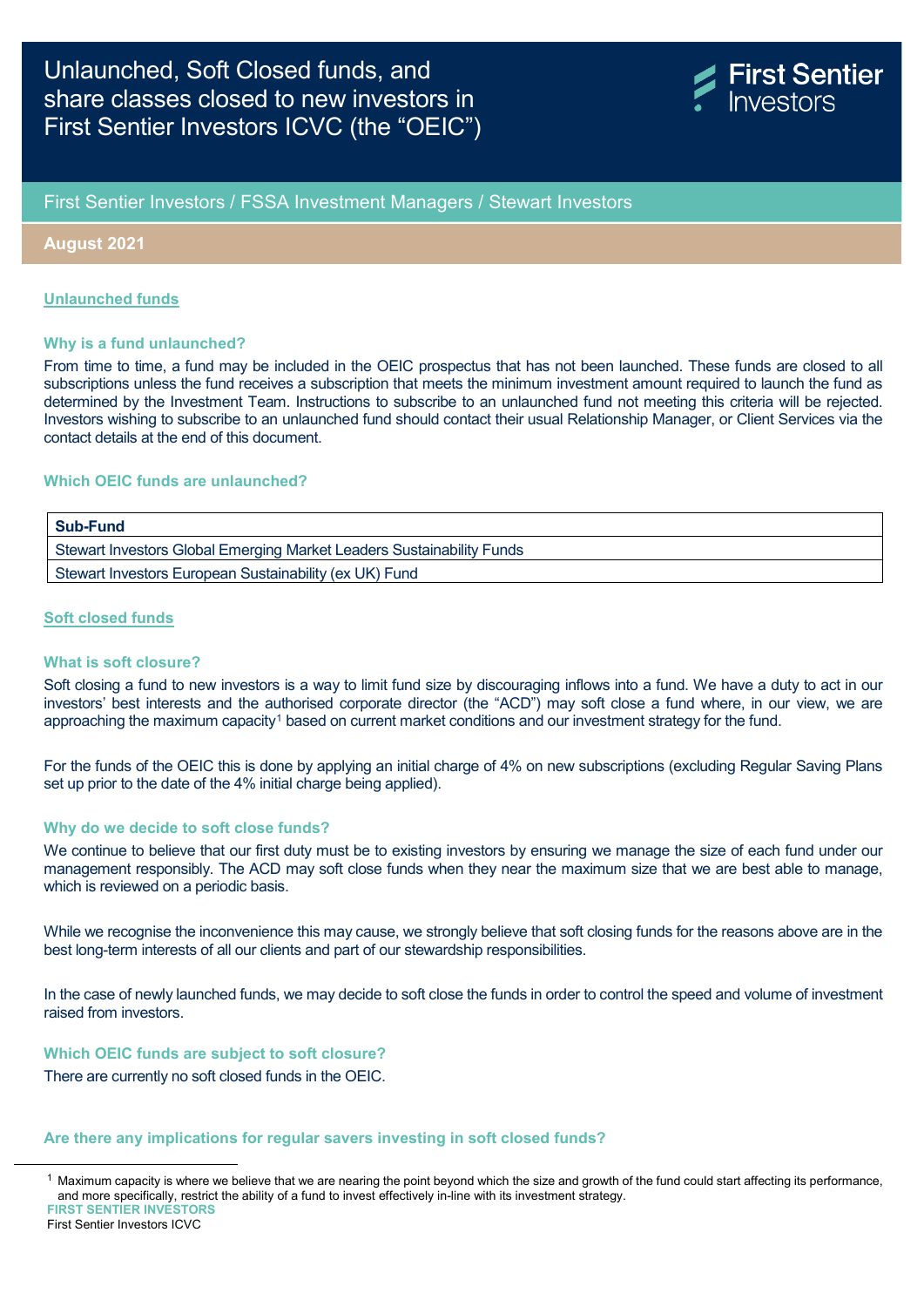Regular savers, who maintain the level of their existing contributions, will not be affected. However, it is important to note that investors who decide to increase the level of regular contributions in soft closed OEIC funds will be charged 4% on the whole amount of their subscription payments (unless the charge is being waived).

#### **Will this impact redemptions?**

Soft closure will have no impact on investors' ability to make redemptions.

#### **Does First Sentier Investors, FSSA Investment Managers or Stewart Investors have a threshold policy on soft closing funds to new investment?**

Soft closing a fund to new investors is an internal decision based on a variety of factors, such as fund capacity, and issues relate to specific market(s) and stock valuations. Therefore, there can be no 'one size fits all' policy.

#### **How long are funds soft closed for?**

Although it is a method of discouraging investment, soft closure does not mean that the funds will be closed to new investors indefinitely. Soft closure is reviewed periodically and removed from specific funds when it is considered to be in the interests of investors in those funds.

### **Share classes closed to new investors**

#### **Why can some share classes close to new investors?**

At First Sentier Investors, we may offer and use Class E shares as "early bird" share classes with a lower Annual Management Charge to encourage growth for some of our new funds.

### **When do Class E shares close to new investors?**

The prospectus discloses a threshold for each fund that offers Class E shares. When the size of the relevant fund has consistently exceeded its defined threshold then First Sentier Investors will contact existing Shareholders to advise of the closure to new investors and on which date the change becomes effective (the "Effective Date"). Redemption terms are unchanged and existing investors can continue to place subscriptions and redemptions as normal, these changes will only apply to new investors.

### **Can existing investors continue to subscribe ("top up") for Class E shares?**

Yes. After the Effective Date, existing Shareholders on the Register of Shareholders will see no change (subject to any capacity constraints noted above). Investors holding shares via nominee entities who transfer those shares to another nominee entity may not be able to top up further, if the new nominee is not itself a holder of Class E shares in the fund.

#### **Can investors access the fund using other share classes?**

Yes, other share classes are typically available, the details of which can be found in the Prospectus of the OEIC.

### **Which Class E shares are closed to new investors, and since when?**

| <b>Share class Name</b>                                    | <b>ISIN</b>  | <b>Effective Date</b> |
|------------------------------------------------------------|--------------|-----------------------|
| <b>FSSA Japan Focus Fund Class E (Acc) GBP</b>             | GB00BJVQNH77 | 14 May 2021           |
| <b>FSSA Japan Focus Fund Class E (Acc) USD</b>             | GB00BJVQNJ91 | 14 May 2021           |
| <b>FSSA Global Emerging Markets Fund Class E (Acc) GBP</b> | GB00BZ8GV678 | 14 May 2021           |

For further information

Telephone (UK) 0800 587 3388